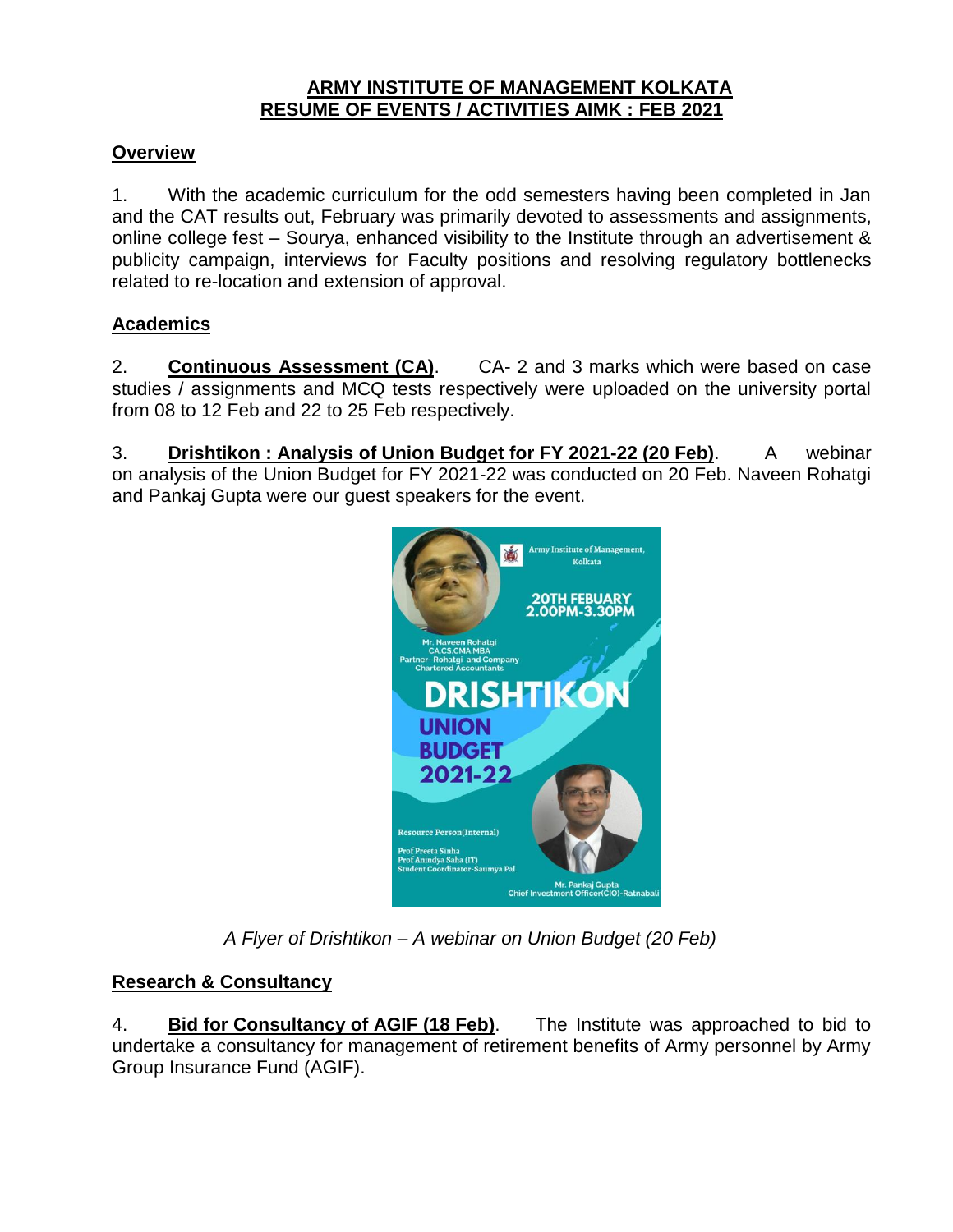# **Faculty**

5. **Interviews for Six Faculty Contractual Positions (22-24 Feb).** Interviews for six faculty positions as per details given below were conducted at the Conference Room at HQ Bengal Sub Area from 22 to 24 Feb:-

| <b>Ser</b><br><b>No</b> | <b>Specialisation</b>             | No of<br><b>Applicants</b> | <b>Nos Appeared</b><br>for Interview | <b>Remarks</b>                                                                                   |
|-------------------------|-----------------------------------|----------------------------|--------------------------------------|--------------------------------------------------------------------------------------------------|
| (a)                     | Finance (01)                      | 20                         | 09                                   |                                                                                                  |
| (b)                     | <b>Business</b><br>Analytics (02) | 03                         | 03                                   |                                                                                                  |
| (c)                     | Human Resource<br>(02)            | 29                         | 14                                   |                                                                                                  |
| (d)                     | MIS (01)                          | 07                         | Nil                                  | Cancelled<br>0f<br>because<br>demand<br>of<br>lack<br>οf<br>specialisation<br>among<br>students. |

Existing Faculty members, whose terms were expiring, also appeared in the interview.

6. **Faculty Feedback**. An institutionalised online feedback on the following issues was taken from the faculty:-

(a) Feedback on various issues of respective papers / subjects taught during the odd semester.

(b) Ranking of papers under various specialisations.

# **Placements**

7. 17 Students were placed during the month.

# **Admissions**

8. **Advertisement & Publicity**. Flyers were taken out on social media and ads published in English / vernacular dailies in NCR, Kolkata, Patna, Ranchi, Guwahati, Agartala, Raipur and Bhubaneshwar.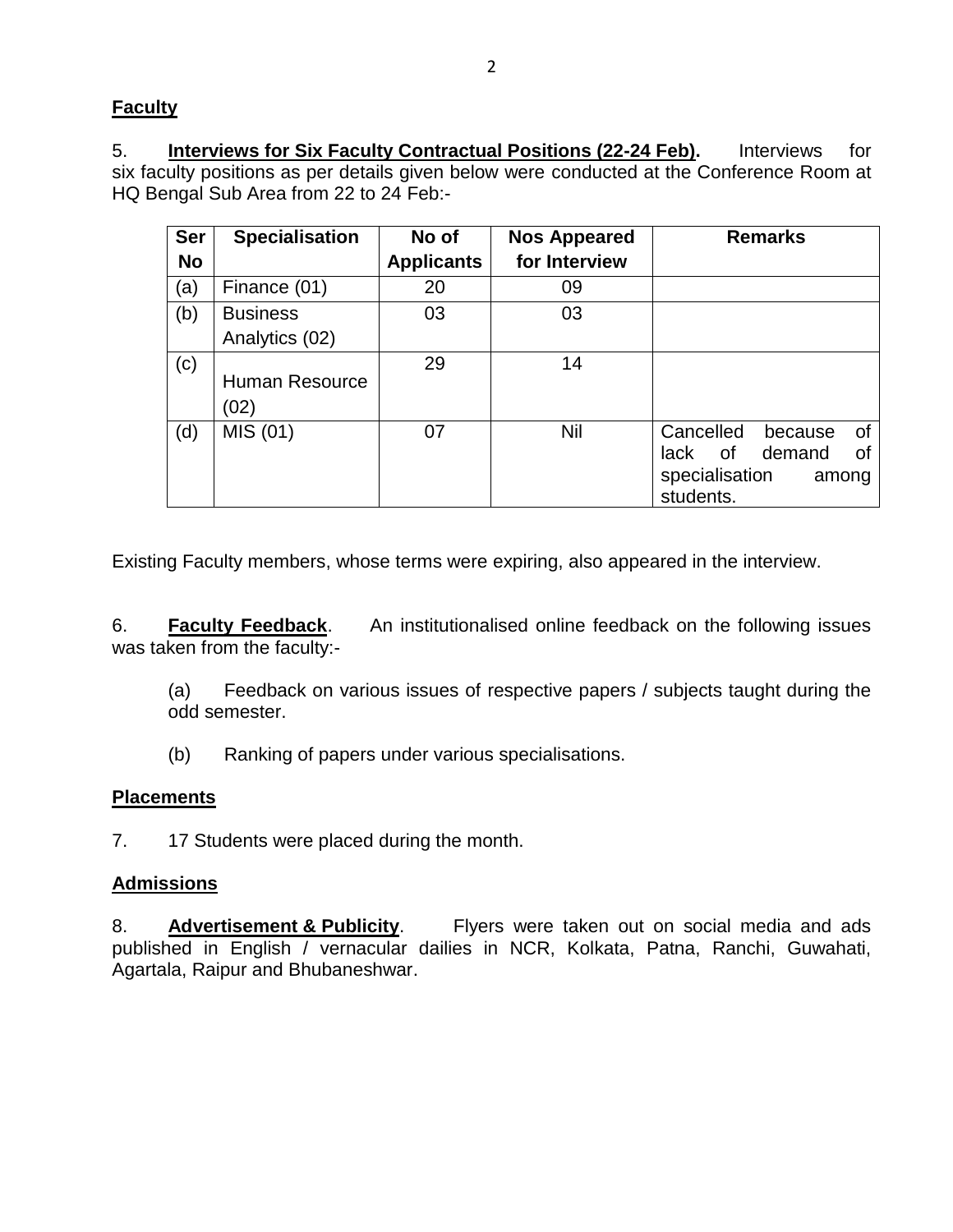



*Publicity material hosted on news dailies and social media during the month*

#### **Regulatory Issues**

#### 9. **Registrar's Interaction with Inspector of Colleges (MAKAUT) (12 Feb)**.

Registrar called on Inspector Colleges MAKAUT, Dr SK Maity in his office on 12 Feb to discuss issues related to inspection and re-location. Dr SK Maity's response was disturbing, particularly his remark against the Indian Army and its officers. A review of our affiliation may be in order.

10. **AICTE Webinar on Approval Process Handbook (15 Feb)**. Director and Registrar attended the webinar. The issues discussed were generic in nature.

11. **Director's Interaction with Key Functionaries**. During the month, as a follow up to Registrar's visit on 12 Feb Director interacted with the following key functionaries to resolve various issues / misgivings related to the Institutes re-location and extension of approval (EOA) :-

- (a) 17 Feb : GOC- in-C Eastern Command (Patron-in-Chief).
- (b) 18 Feb : Regional Officer (Eastern Region) of AICTE.
- (c) 24 Feb : Secretary, Higher Education Govt of WB.
- (d) 25 Feb : Vice Chancellor MAKAUT.

Patron-in-Chief opined that AICTE / University provisions be complied with in letter & spirit. The interaction with others was cordial and they were appreciative and supportive of the Institutes viewpoint and compulsions. However, Inspection Colleges during the interactionon 25 Feb, insisted on compliance.

#### **Student Affairs**

#### 12. **Alumni Association Events**.

(a) **Meet of Governing Body at Coffee House, New Town (10 Feb)**. Members of the Governing Body of the Alumni Association met in a hybrid mode at the Coffee House at New Town. The Director and Faculty coordinators were also present. The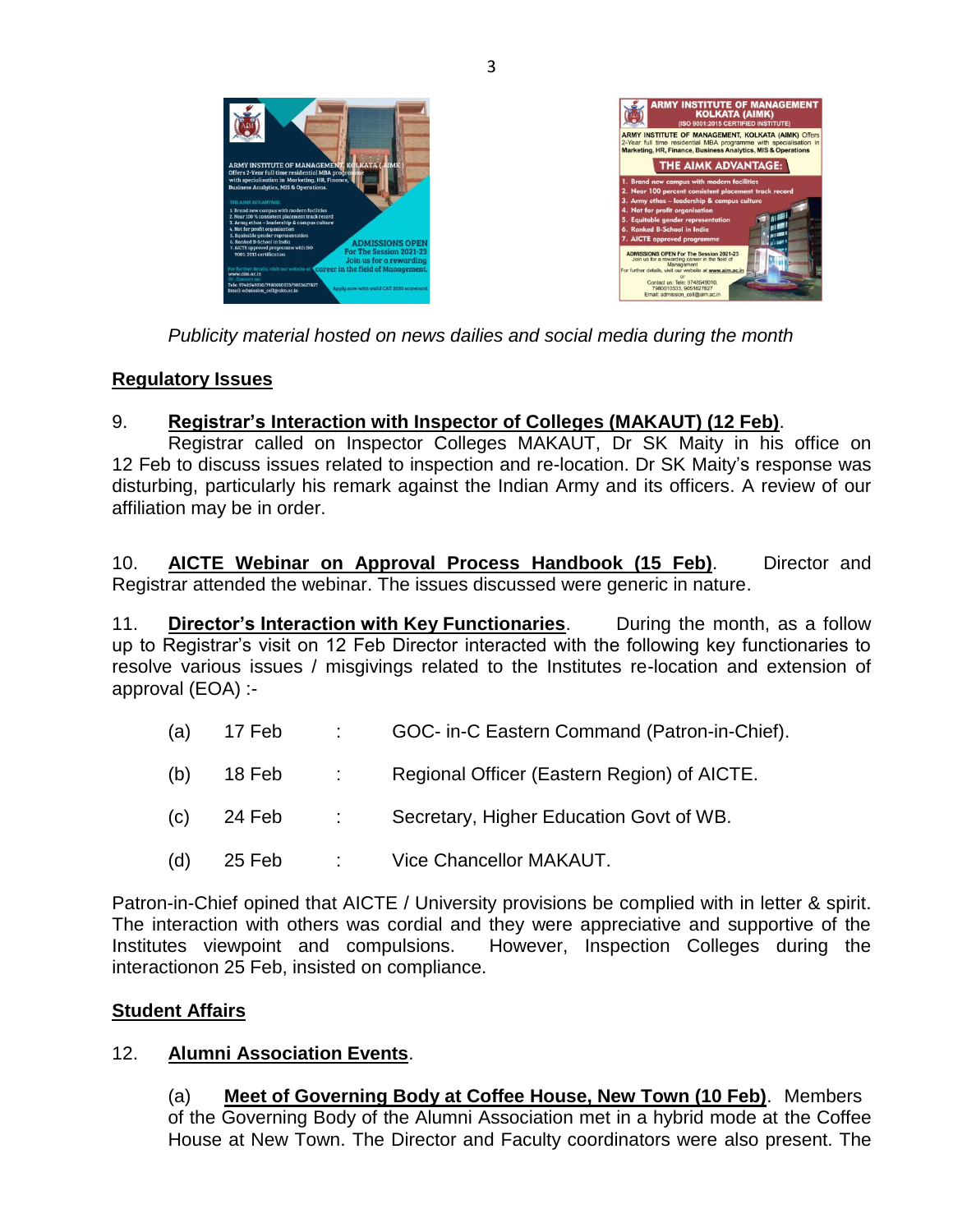agenda was to take fundamental decisions related to an action plan in the coming days. The choice of venue was to attract greater attendance.



(*L to R) Dr Debaleena, Prof Archita, Maj Gen AK Sapra, Mr. Sougata & Mr Rohit*

(b) **Online Alumni Meet (13 & 20 Feb)**. As a follow up to the Coffee House meet the Governing Body interacted with the Catalyst Group on 13 Feb and with the alumni on 20 Feb.

13. **Intra College Online Festival- Sourya (18 – 21 Feb)**. An online intra college festival to include a quiz competition, a direct marketing based competition, a finance based competition and a Meme design competition was organised from 17 to 21 Feb. The winners of various events were as follows:-

(a) **Quiz Competition- PERCEPT** : Sohan Kumar Jha, Padmanabh Singh Yadav & Sonali Choudhury.

(b) **Bazarre (Digital Marketing)** : Poushali Rudra, Bibek Kumar, Kiran P Nair, Sanjana Saha, Yogesh, Amit Kunar Singh, Nitish Kumar, Prince Dwivedi & Simran Chauhan.



(c) **Financial Fiesta** : Sajan Arun Pawar, Sohan Jha,

Rakhi Mal, Manish Kumar, Arnabb Ghosh, Bikash Singh, Simran Chauhan & Prince Diwedi.

(d) **Pitch Perfect** : Raj KumarYadav, Sanjana Saha & Manish Kumar.

(e) **Meme War** : Swaraj Kumar, Aman Kumar Singh & Samarth

## **Establishment**

## 14. **Turnover / Appointment**

(a) **Boys Warden (28 Feb)**. Nb Sub Ashim Mandal (Retd) who had been with us for around six years was replaced by Sub Sagar Dalal on 28 Feb /01 Mar.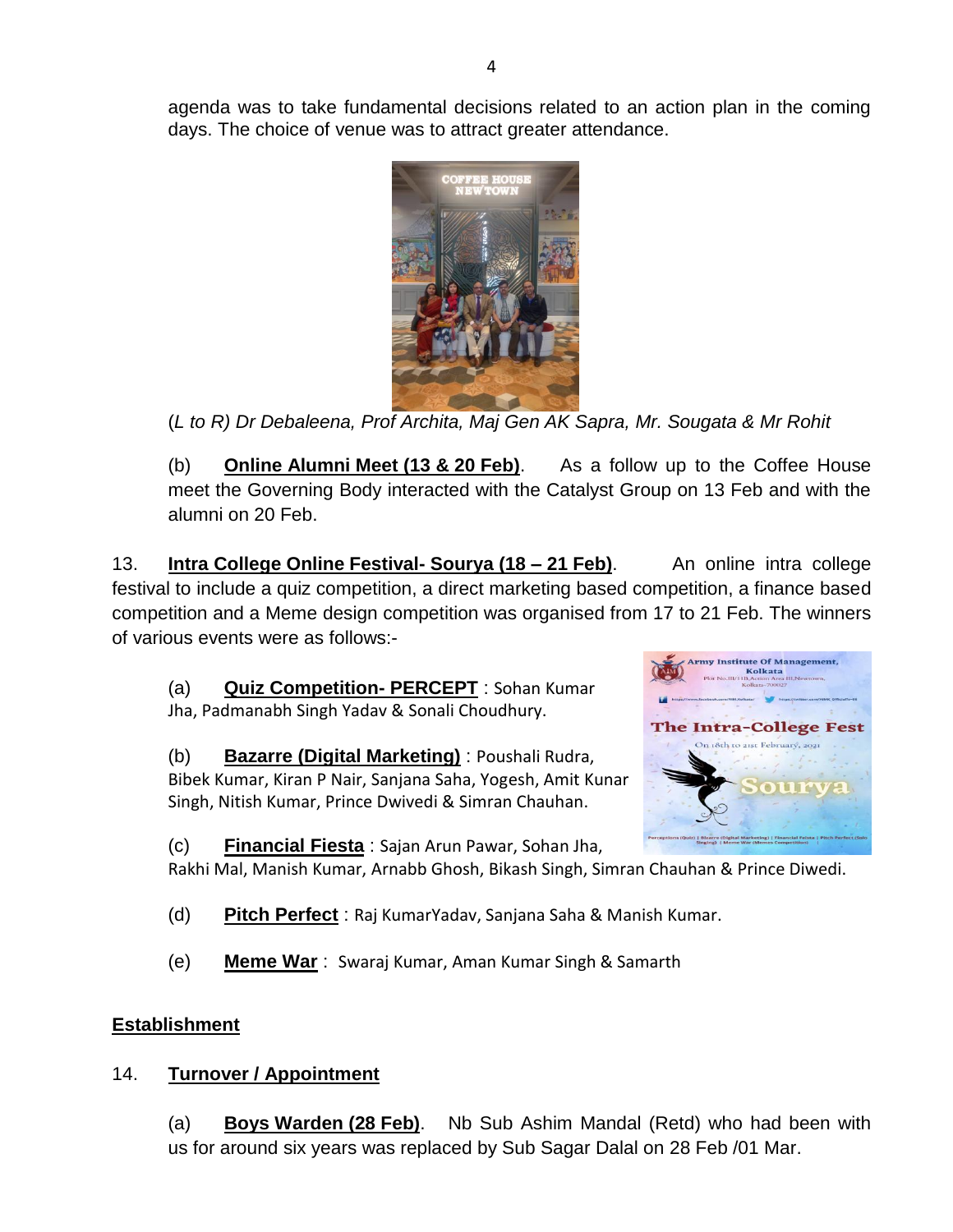(b) **Accounts Clerk (15 Feb)**. There has been a lot of turbulence (& consequent backlog) in the accounts department in the recent past. Ms Piyali Nandy joined the accounts department on a 3 year contractual term on 15 Feb.

15. **Internal Budget Presentations**. Various branches / sections / offices / functionaries presented their budgetary requirements for the FY 2021-22 during the month (18,19, 25 & 26 Feb ).

16. **Old Campus Dues**. A bill of Rs 44.42 lakh was received from MES for our old campus for the period Jul 2020 to Jan 2021. The old campus has been under the effective utilisation of Command Hospital since June 2020 and a case has been taken up for the waiver of these dues.

17. **Contracts for Facilities (27 Feb)**. An advertisement was put out in the news dailies for award of contract for running the thrift shop, unisex salon and renting of ACs for student hostel rooms.

18. **New Campus Status**. Work on the Basket Ball Court and signposting within the Campus which was part of the contract remains to be executed, this is besides the deficiency and quality issues being addressed. The auditorium too remains to be handed over.

19. **Major Works /Projects** . Details of Major Works /Projects are attached at Appendix 'B'.